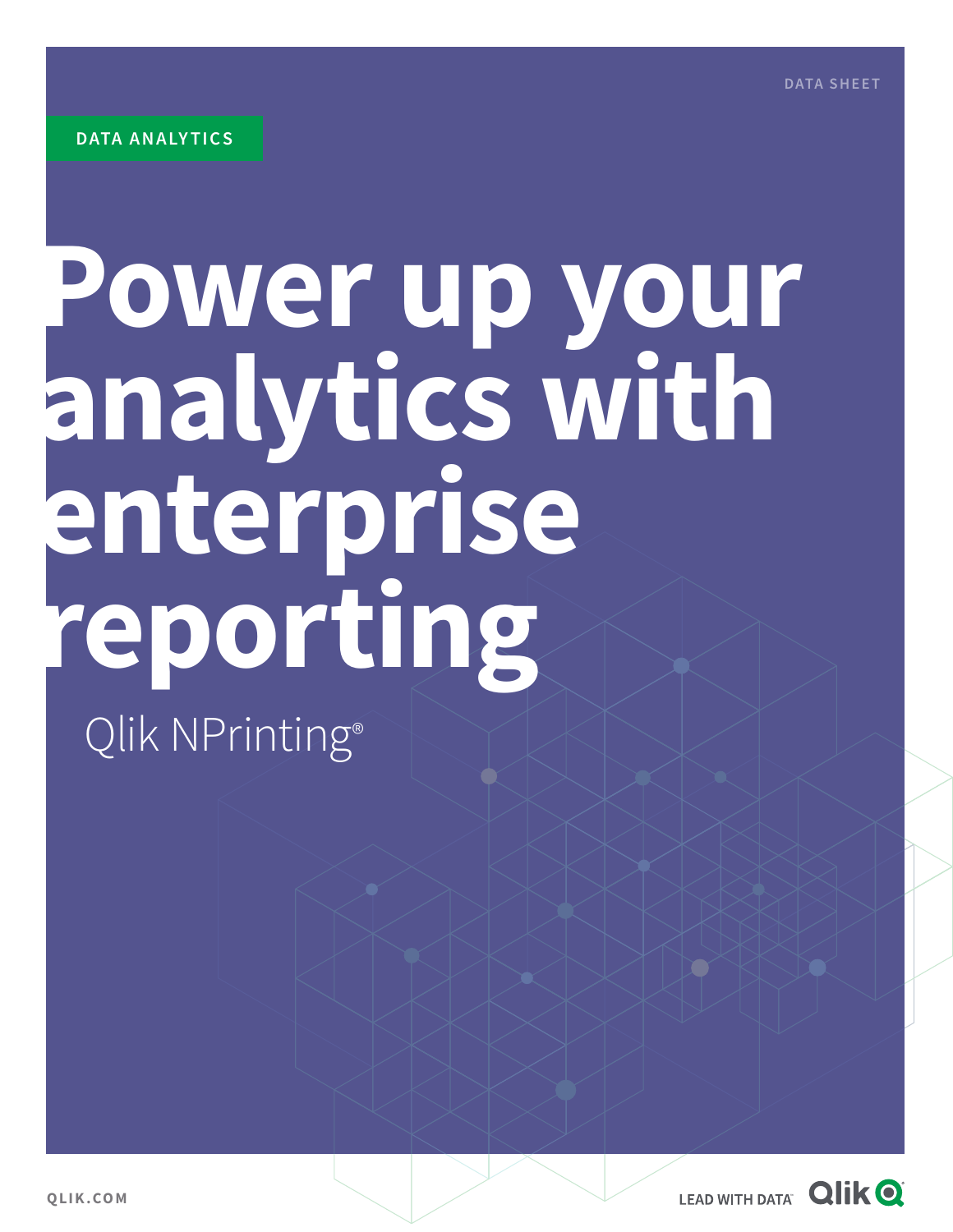Want to discover all the connections in your data? Qlik Sense® and QlikView® have you covered. Ready to share those discoveries across your organization and beyond? Now, you're ready for Qlik NPrinting.

Qlik NPrinting enables your organization to create, manage and share great-looking reports, fast, using data and analytics from Qlik Sense and QlikView. Create awesome reports in all popular document formats, combining multiple apps and sources. Manage reports from a single platform for analytics and

> reporting, at scale and securely. Share reports by sending them directly or publishing them, leveraging multiple delivery channels. Maximize value from your analytics.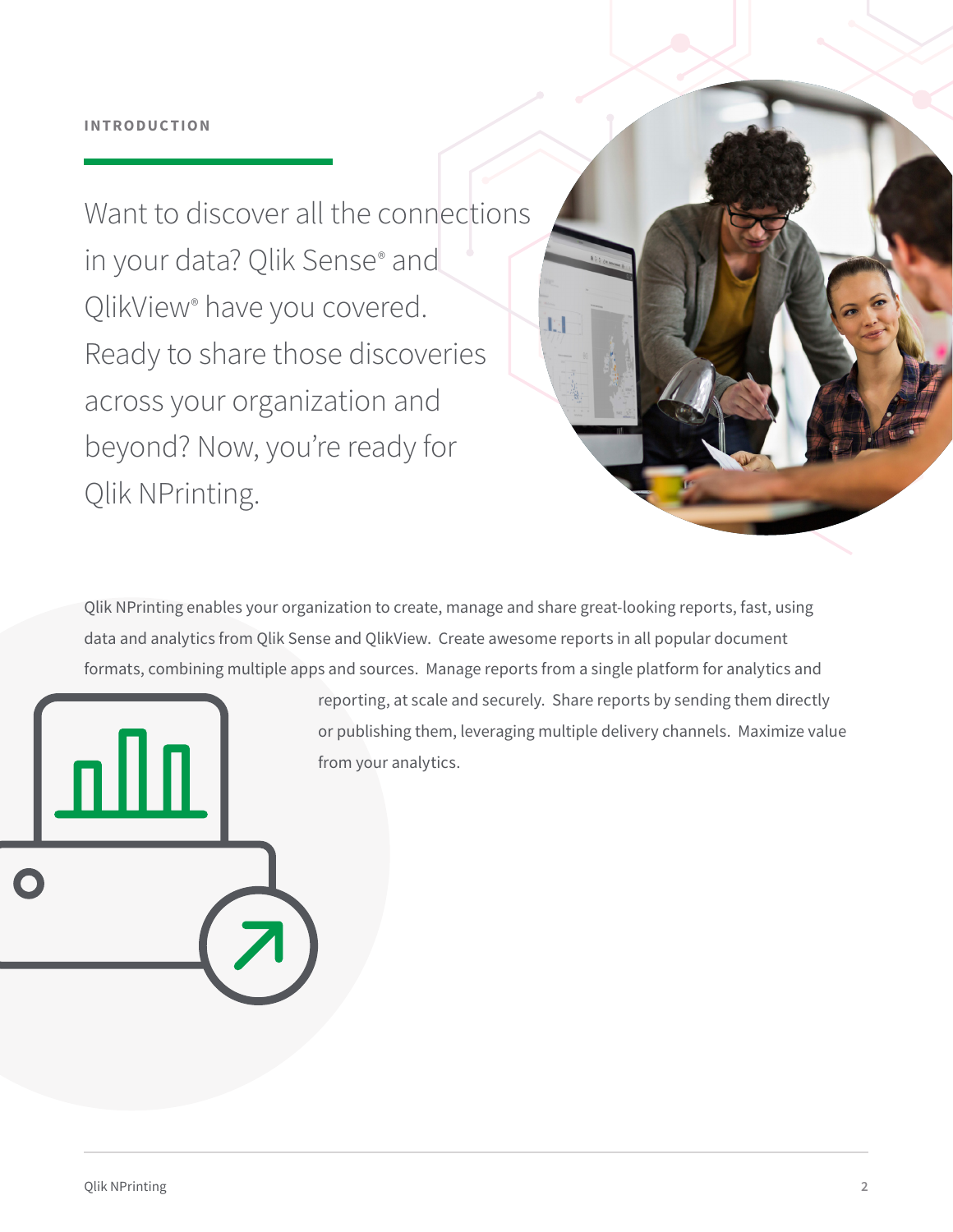### Power up your analytics



#### **Create it: Create awesome reports**

- Integration with all popular document formats
- One report from multiple apps and analytics sources
- Highest resolution, quality and accuracy.

#### **Manage it: Manage reports**

#### **from a single platform**

- Single platform for analytics and reporting
- Enterprise scalability
- Secure, data-driven approach

#### **Share it: Send reports directly or publish them**

- Multi-channel delivery
- On-demand reporting
- Self-service subscription

"Qlik NPrinting has transformed our ability to provide timely and detailed data in a clean format directly to the individual stakeholder."

**James Shular, Partner GMA Inc.**

"Qlik NPrinting has eliminated manual look-ups. It has improved the means by which managers receive detailed action items."

**Chris Waters, IT Professional Air Products and Chemicals, Inc.**

"Qlik NPrinting has had an immense impact on all business drivers."

**Georg Schramm, Director Tyrelife Solutions**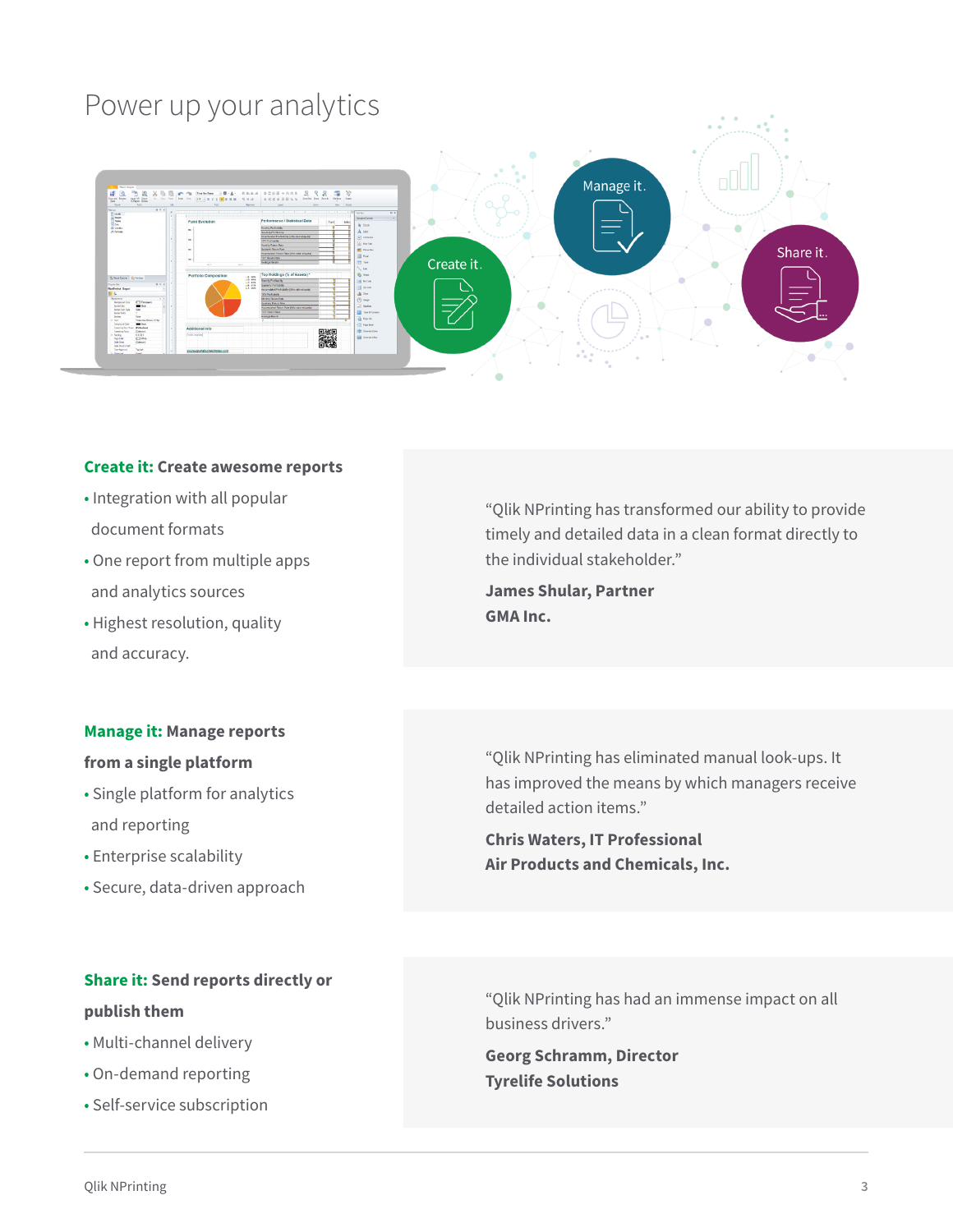### Maximize value

When you power Qlik Sense and QlikView with Qlik NPrinting, you gain a powerful, single platform solution for your analytics and reporting.



#### **Create awesome reports**

Create great looking reports in all popular formats including Microsoft Office – such as PowerPoint®, Excel®, and Word. Just drag-and-drop existing tables, charts, and objects. Interact with the data behind your charts right from your Office formatted reports.

Combine several Qlik Sense or QlikView objects into a single report. Then build your analytics once and create reports out of it – no need to re-create it. And generate multiple versions of a report by dimension or report recipient.

MULTIPLE SOURCES

 $01011$ unum  $\sum$ 

 $\mathbb{A}$ 

**ALL** FORMATS



Create professional grade reporting in advanced layouts through a PixelPerfect library. Choose the type of resolution you want from our PixelPerfect library – with the ability to precisely format and size your objects in the report. Get advanced control over banding, scripting, formatting, and graphics - allowing you to produce high-quality custom reports or assets like client statements. HTML reports can be published to the web or embedded in emails, allowing users to consume reports without the need for attachments.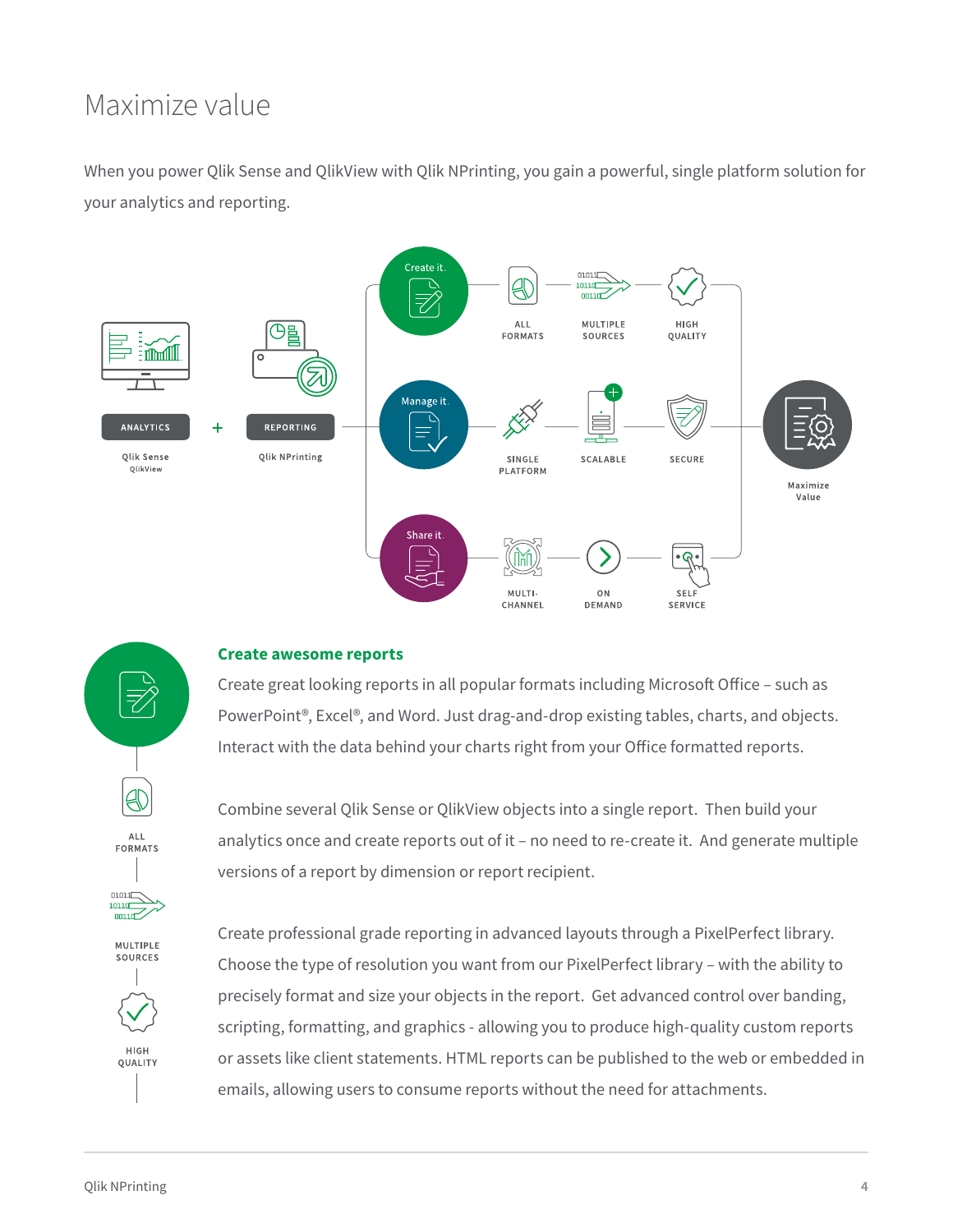# SINGLE PI ATFORM SCALARLE SECURE

#### **Manage reports from a single platform**

Retire your legacy tools: now you only need one platform for analysis and reporting. Leverage existing data models and visualizations from Qlik Sense and QlikView. Embed links to your Qlik analytics applications within your reports - encouraging everyone to explore further, dig deeper, and discover the whole story in their data.

Execute tasks simultaneously even during high volume reporting – because the Qlik NPrinting engine is multi-threaded and supports clustering, allowing for increased performance. Improve reliability, load balancing, and task prioritization – leveraging a server cluster. Deliver more reports to more people without worrying about performance. Ensure the right data is sent to the right person with row-level security and filters.

Control access to reporting features and data with role-based security - you can define any number of security profiles at the app level. Assign multiple roles to a single user. And customize profiles with high granularity using a wide range of permissions. Be certain your reports always feature the latest data from your apps – with Qlik NPrinting, you create data connections to your applications in Qlik Sense and QlikView. This ensures that your reports produced on those connections contain the latest data from those applications.

#### **Send reports directly or publish them**

Centrally schedule, generate, and deliver custom reports through multiple channels - including email, corporate directories, web, the Qlik NPrinting NewsStand portal, or directly to the Qlik Sense hub, providing users a single destination for all their analytics and reporting needs. Distribute reports on custom schedules or only when conditions are met. Ensure the right report is sent to the right people in their preferred delivery method.



Allow users to explore then request reports based on pre-built templates. Enable users to refine through selections and searches – they can generate reports based on the current selection state. Empower users to generate reports on their own, without relying on IT.



Let users explore, view, download, and subscribe to reports online after your organization sets up the role-based security in the Qlik NPrinting NewsStand. The NewsStand provides a centralized portal for better convenience – and less busywork for IT. It allows everybody to get the right reports when and how they need them.